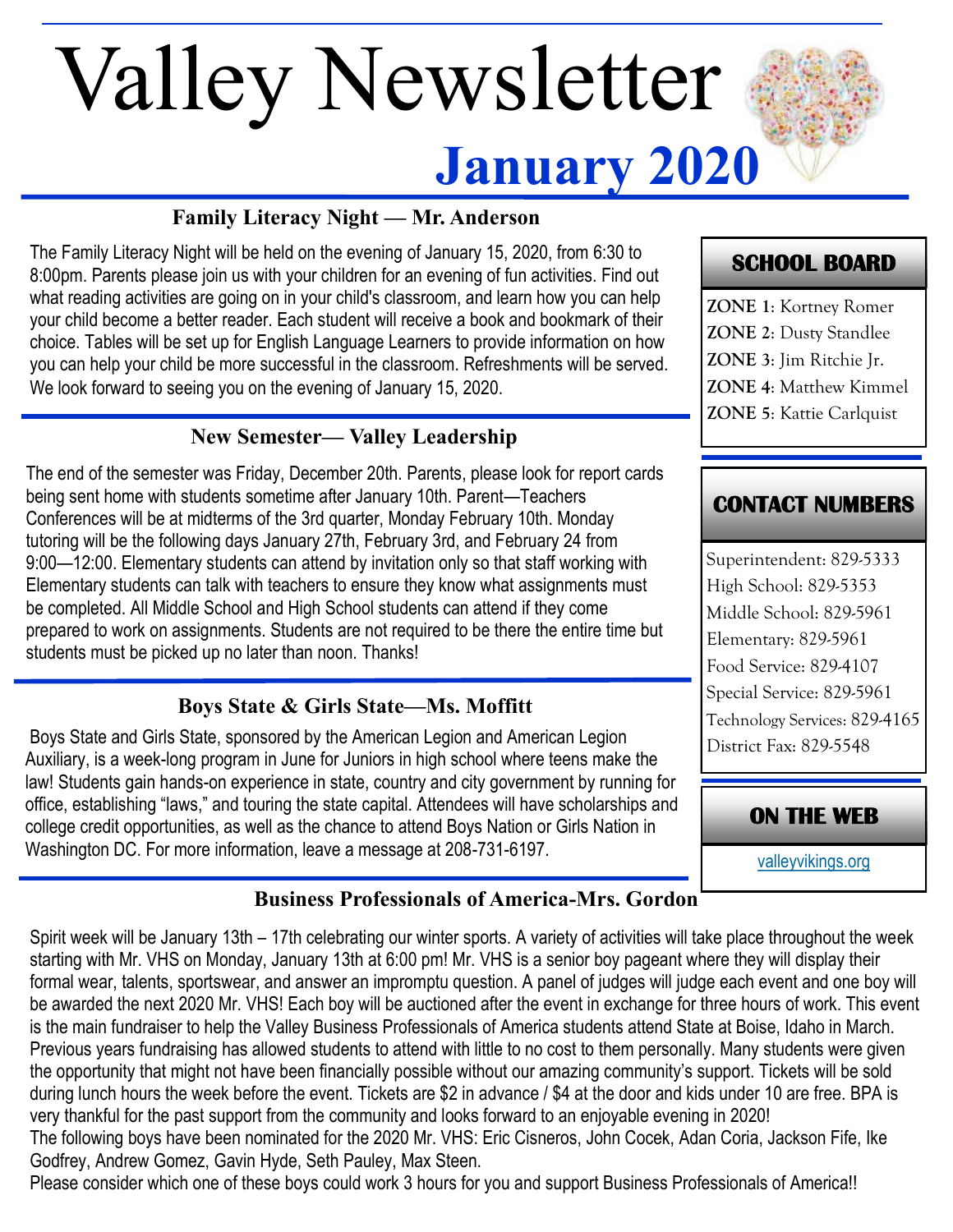#### **Cold and Flu Notice—Mrs. Richardson**

Cold and flu season is upon us at Valley School. We are concerned about the health of all of our students. Because illnesses spread quickly when students are in the school setting, it is important that they are kept home from school when they are contagious to others, or when they are too sick to function in the classroom setting.

If your child has any of the following symptoms, please do not send them to school. If your child becomes sick at school, or if he/she has any of the following symptoms, you may be contacted to take him/her home. **Your child should stay home if he/she has any of these symptoms:**

· **Fever (100 degrees or higher orally)-** students should be fever-free, without medication, for 24 hours before returning to school.

- · **Severe Cold** especially if it keeps the child awake at night
- · **Strep Throat** must have been taking antibiotics at least 24 hours before returning to school
- · **Vomiting** within last 24 hours-should be able to keep solid foods down
- · **Diarrhea** within last 24 hours- should have a solid bowel movement before returning to school
- · **Rash/Skin Infections**-especially with fever or itching
- · **Eye Infections** teary, redness, swelling, yellow drainage
- · **Head Lice** until child is lice and nit free

We are starting to see cases of the flu. The Flu Shot is helpful, but some strains of the flu are not susceptible to the shot. It is sometimes difficult to distinguish the flu from other causes of respiratory illness. Some of the signs and symptoms of the flu caused by the influenza virus are: **Fever /Chills, Cough, Headaches, Body Aches, Fatigue, Sore Throat, Runny or Stuffy Nose**. If you suspect your child may have the flu, even if they received the Flu Shot, please contact a healthcare provider.

The best way to prevent the spread of illnesses is to wash hands frequently and thoroughly. Make sure your child is dressed appropriately for the weather. If you are unsure, or have question about whether your child is well enough to come to school, please feel free to contact me or a health care provider.

Thanks for your help in making our school a safe and healthy place for our students to learn!

#### **Middle School Wrestling– Coach Ayers**

Our middle school wrestling came to a close on December 9th. We finished the district wrestling meet with six individuals finishing in the top four and our team finished out the season at the top of the 1A classification schools. I would like to thank the wrestlers for coming out and being a part of our team and for all the hard work and effort you put forth over the past six weeks. I hope everyone had a positive experience and are ready to get going again next year. I would also like to extend a thank you to the Valdez family for providing the team with snacks after the Oakley meet and the Kent family for feeding the team before our district meet. Thanks to all of our wrestling families for the support you gave the program and to your student athletes. I hope you all had a great holiday season and are looking forward to another great year.







Valley Newsletter